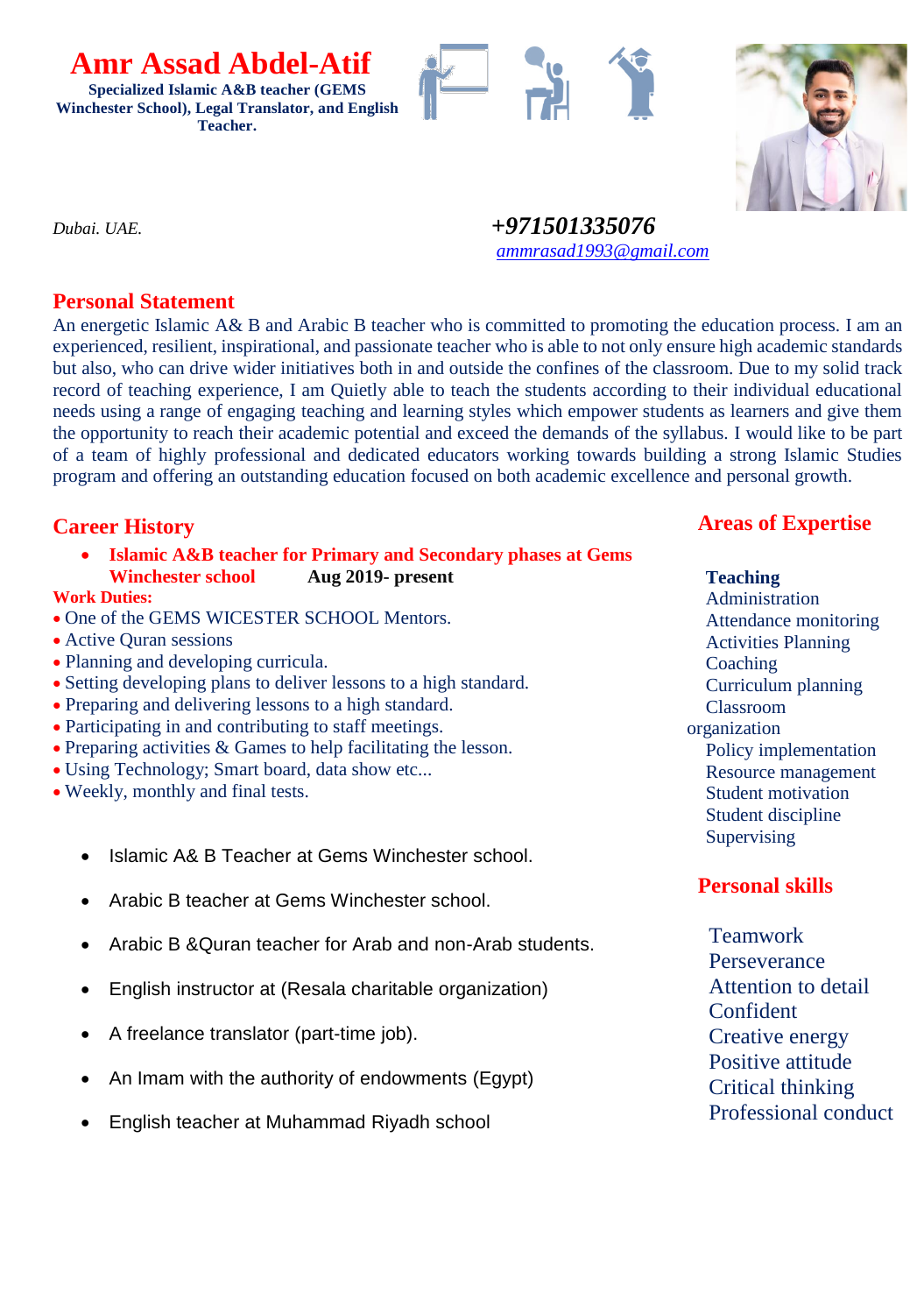• A supporter tutor in Islamic subjects with my father who has 27

years of experience in teaching Islamic Subjects.

### **Self-Study & Courses:**

- KHDA MANDATORY PROFESSIONAL DEVELOPMENT
- Teacher Leader Programme.
- Foundation Course in Translation at AUC.
- Written translation course at faculty of languages and translation.
- Foundation course in Interpretation at faculty of languages and translation.
- Meeting students' needs.
- Teaching Arabic as a foreign language (TAFL).
- TELLAL KHDA Training for MPD and TP4C.
- Safeguarding and Child protection.
- Health, Safety, and Environmental awareness.
- Anti-bribery and corruption training.
- Fire, safety, and Emergency procedures.
- Information Security Awareness.
- Developing a Growth Mindset.
- Aligning Goals and Priorities to Manage Time
- Leadership Matters: Mentorship for Students and Staff
- COVID-19 Awareness.
- Phoenix Classroom
- Online TEFL Course.
- Arabic, logical and Islamic sciences course at Imam Alkurdi Institution. (2013-2014).
- "How to present Islam to non-Muslim" Bridges Foundation (2014).
- "Islamic jurisprudence and doctrine" course in English at Al-Azhar Mosque (2015).
- "How to be a leader" course (Human Resources) (2018)
- Heart Saver Pediatric First Aid (HSPFA)Training.

#### **Key Competencies and Skills:**

#### **Teaching attributes:**

- The ability to teach consistently inspirational lessons and a track record of outstanding results
- Able to interact and form good relationships with students.
- A commitment to the wellbeing of all students within their care.
- A willingness to make a broader contribution to the school life
- The ability to adapt quickly to a fast-paced international, multicultural and demanding environment
- Strong Behavior Management Skills.
- A highly proficient in the use of technology to support teaching and learning .
- Engaging, motivating, and supporting students .

# **Professional Skills:**

 TEFL Course American Accent Grammar **Linguistics** Interpretation